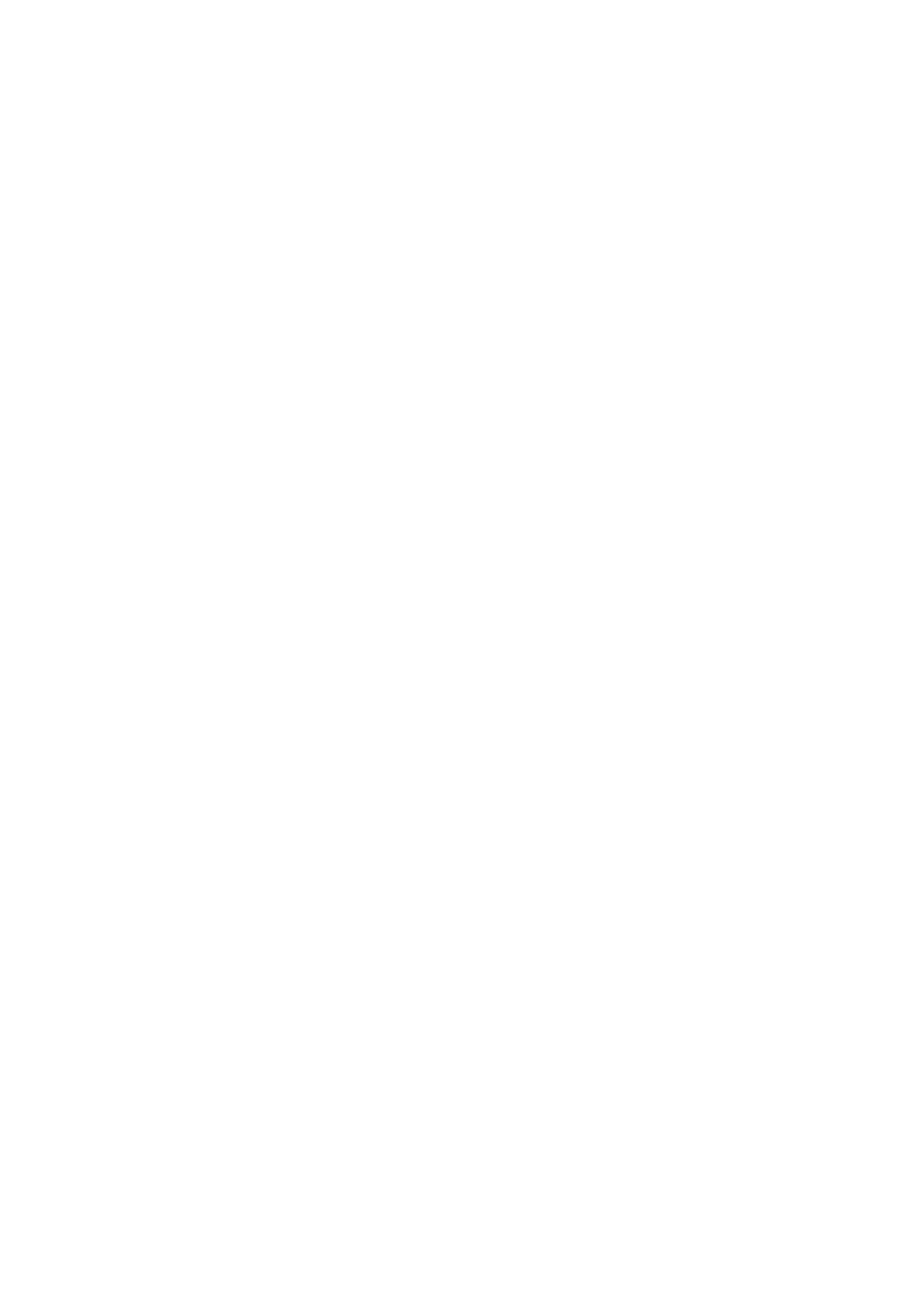## Introduction

Thank you for your purchase of the Radius 380 or 390 subwoofer, which has been designed and constructed using quality systems and materials to provide years of enjoyment, reliability and pride of ownership.

Music is and should be a natural enhancement of life. It stimulates the imagination, changes your mood, helps you relax, and provides endless hours of entertainment. At Monitor Audio we pride ourselves in attempting to make the listening experience as close as possible to the original 'music' production.

Please read through this manual to familiarise yourself with any safety advice and how to set up your subwoofer to achieve the very best listening experience.

Please retain this manual for future reference.

## Unpacking



#### **Care must be taken at all times when handling the subwoofer due to the weight and the construction of the product. We recommend a two-person lift wherever appropriate.**

The mains power cord(s) and 12 volt trigger lead are contained separately in the packaging and should be removed prior to unpacking the product.

To remove the subwoofer from its carton place some protective material on the floor and having removed any loose items (mains lead(s) and 12 volt trigger lead) from the top of the packaging, carefully invert the carton. Also see the icons printed on the carton. Gradually pull the carton upwards to expose the subwoofer, which will be presented with its base uppermost. Remove fixing tape from bag and expose the base/cabinet.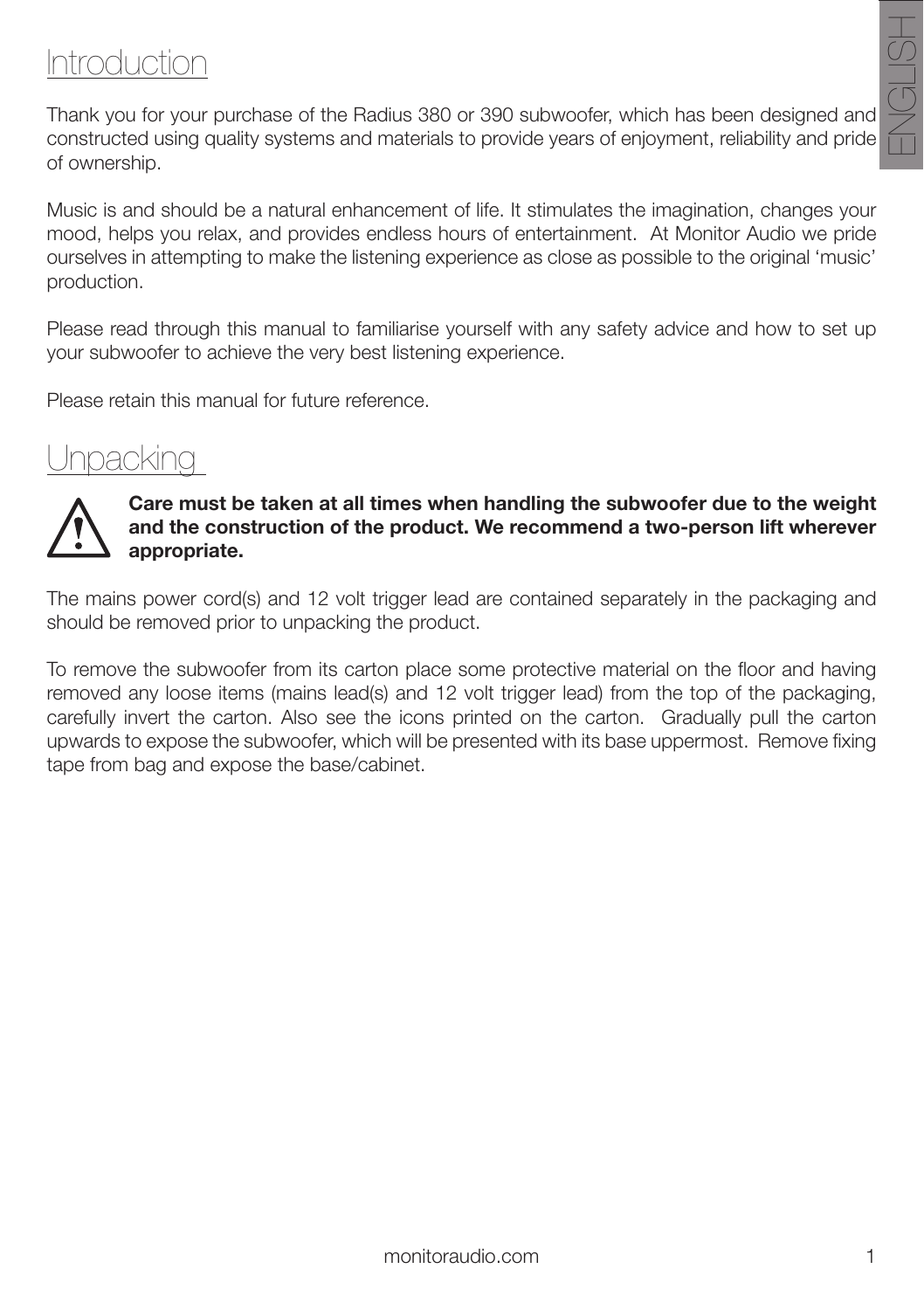

#### **Leave the subwoofer unplugged from the mains until the installation procedure is completed.**

The subwoofer should now be sited in the most suitable position, preferably not directly in the corner of a room as this may cause excessive bass boom. Once a desirable position is achieved it is important to check if the cables are long enough to reach comfortably without being under tension. The optimal control settings will depend entirely on your system configuration, room environment and personal tastes. However, for initial trials set the controls as follows:

| <b>Volume Control</b>    | Should be set to approximately 10 o'clock.                |
|--------------------------|-----------------------------------------------------------|
| <b>Frequency Control</b> | Should be set to the approximate frequency depending on   |
|                          | main speakers when using the L & R Line Level Inputs.     |
| <b>Bass Control</b>      | Should be set to Movies when connecting to an AV receiver |
|                          | or Music when connecting to a stereo amplifier.           |
| Phase Control            | Should be set to zero degrees.                            |
| Mode Switch              | Should be set to 'on'.                                    |
| 12v Trigger (optional)   | Do not connect at this stage.                             |
| Input                    | Connections from the amplifier can be made at this stage  |
|                          | before the power is connected to the subwoofer. Refer to  |
|                          | items 1 and 2 on page 3.                                  |



**Never connect or disconnect the RCA input/ output leads with the subwoofer switched on.** 

## Set Up

Once the input cables are connected and the controls are set in accordance with the initial set-up procedure above, the subwoofer can be connected to the mains power supply and switched on at the mains power switch.

Do not play any music or movies at this stage as the auto set up of the AV amp (if using one) will need to be run. If your amp has an auto set up procedure, run this now. If you do not have an auto set up or are using a stereo amp connected to the left and right inputs, set the crossover in accordance with your main speakers. If using the Radius Series speakers this should be around 80Hz, but experimentation is advisable.

When the auto set up is complete, check that the subwoofer settings on the AV amp are correct. The crossover frequency should be roughly 80Hz and the level should be no more/ less than +/- 3dB. If not we would suggest adjusting accordingly.

Now play a variety of music/ film excerpts that you are familiar with and adjust the level of the subwoofer to a point where it integrates with the rest of the system and to where you are happy. The volume of the amp can then be adjusted to an average listening level once you are sure everything is working correctly to double check your sub woofer level settings.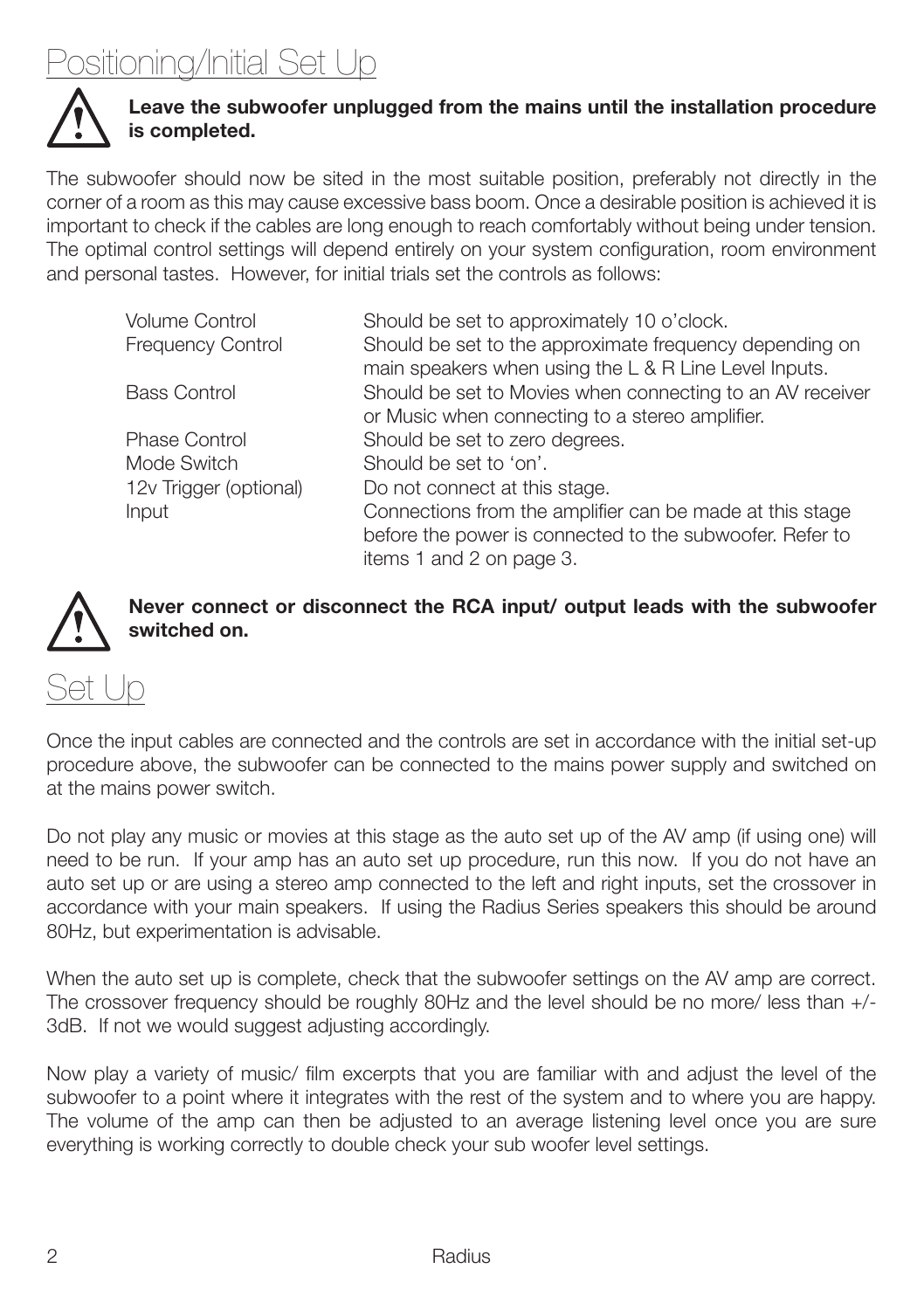## Panel & Controls



#### 1. RCA Stereo Inputs (Left & Right)

This is the method of signal input when using a stereo amplifier system, connection can be provided by a pair of high-quality signal cables from the pre-out section of an amplifier. The crossover frequency will need to be set if using this method of connection. If using the Radius Series speakers set the crossover dial to approximately 80Hz. This may vary depending on room and tastes. **Note:-** cable lengths should not exceed 10 metres to avoid interference from other electrical appliances.

2. LFE Input (RCA Type)

This input is to be used when connecting the subwoofer to an AV amplifier/ receiver. When using the LFE input, the crossover frequency dial is not used. This is due to the crossover function being controlled by the AV amplifier/ processor to which it is connected.

3. 12 Volt Trigger Input  $\sim$  Centre Pin =  $+12$ Vdc

For external power control from AV amplifier/ receiver to the Radius. Monitor Audio recommend using this function and a lead is supplied. A 12 volt signal is supplied by the AV amp/receiver and tells the Radius to turn on from standby mode. This allows a more accurately controlled auto on/off function, and is far more energy efficient. When using the 12v trigger, the Mode Switch (8) can be in any position, for it to function correctly.

4. Crossover Frequency Control

The crossover frequency control only operates when using the RCA stereo input (1) and is used to set the upper frequency limit (low pass) of the subwoofer. The crossover control should be set in accordance with the size or bass output of the main/satellite speakers. When using the Radius Series speakers, set this to around 80Hz. Experimentation is advisable.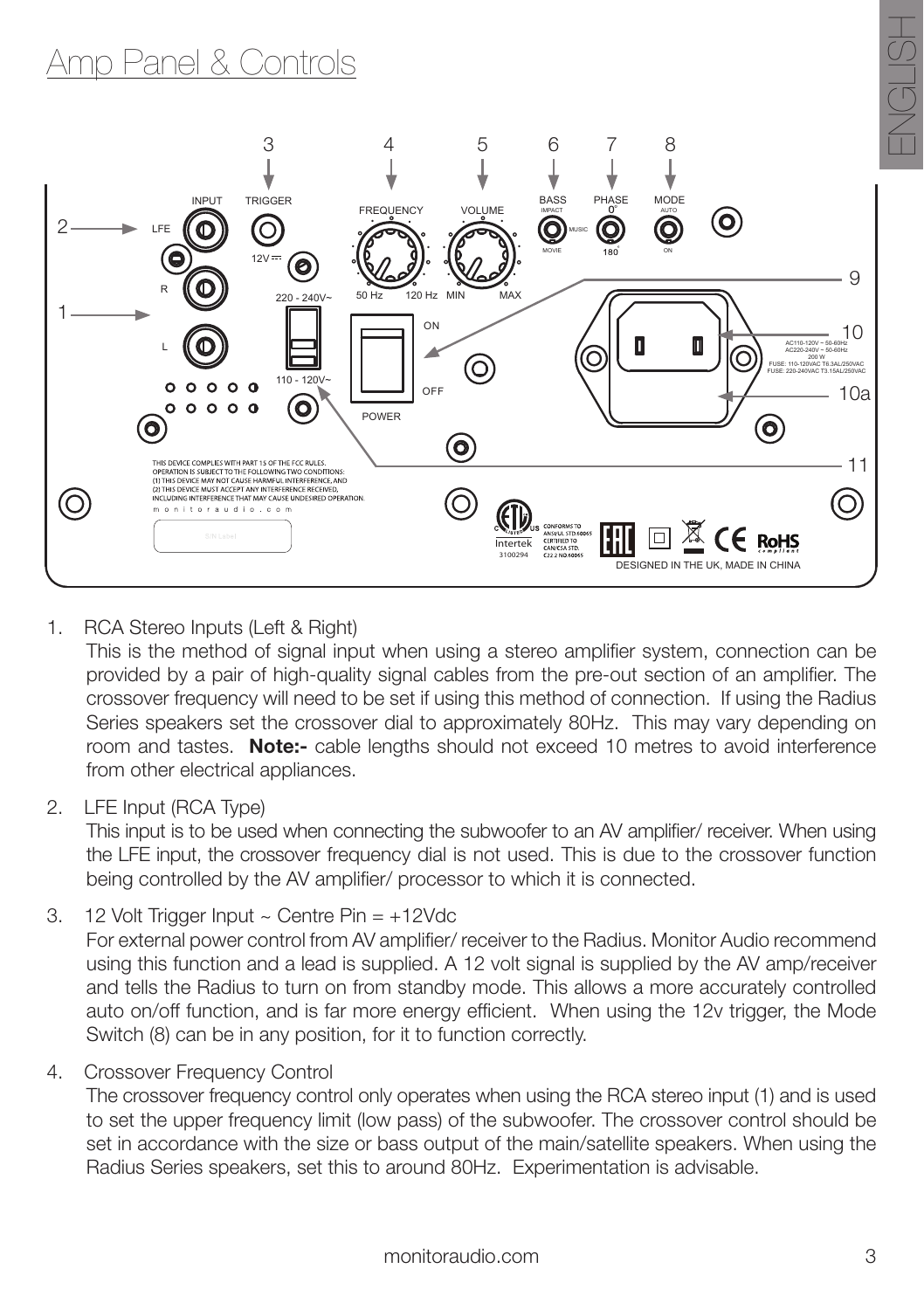#### 5. Volume Control

This control allows the level or volume to be adjusted in order to achieve a balanced overall sound. To use this facility you will need to play a selection of familiar music or film excerpts. Start with the volume at minimum and increase the level control until a balanced sound is established. If using an AV processor or AV receiver amplifier, the system can be adjusted by the test tone function within the set-up features. (Refer to the set up section in the AV processor or AV receiver amplifier user guide.) When the subwoofer is correctly set-up, you should not be able to identify its location easily in the room.

#### 6. Bass Switch

This switch tailors the bass response of the subwoofer to your tastes. There are three settings: Music, Movies and Impact. Movie mode provides a relatively flat response down to 35Hz. Music mode is -2dB down on Movie mode but goes lower, all the way down to 30Hz. Impact mode is +3dB up on Movie mode and comfortably goes down to 40Hz.

#### 7. Phase Control Switch

The Phase Control is used to synchronise any delay between the subwoofer and main/satellite speakers. When the subwoofer is in phase with the main/satellite speakers the sound should be full bodied. Sit in a normal listening position whilst adjusting the phase switch. Help from another person may be required. When set correctly the location of the subwoofer should be almost undetectable. Experimentation is advised in order to achieve optimum results. However it should be noted that in most cases the phase control switch should be set to 0 degrees, especially when using a digital AV processor or AV receiver amplifier.

#### 8. Power Mode Switch with On-Auto Facility

With the switch in the 'On' position, the subwoofer is permanently switched on under all conditions. In the 'Auto' position the subwoofer will automatically switch on when an input signal is received. It will remain on for a period of 15 minutes without receiving a signal before switching into standby mode until a signal is received once more.

#### **Additional Notes on the Auto On Function**

When using the auto on feature, the subwoofer we "lock" onto the input it was activated by. In most cases, when using either stereo or LFE input connection this will not matter. However, if using both stereo and LFE connections, you will not be able to toggle between inputs until the subwoofer has gone into standby mode. This can be done manually by turning it off and on again, or by letting it time out (15 mintues) before changing the inputs over.

#### 9. Mains Power Switch

The Mains Power Switch should be switched to the 'Off' position when the subwoofer is unused for extended periods. The switch must be in the 'On' position for the subwoofer to function.

**WARNING:** Due to the mains switch being located on the rear panel, the apparatus must be located in the open area with no obstructions to access the mains switch.

#### 10. IEC Mains Power Connector/ Fuse Location

The subwoofer is supplied with a two-pin mains input socket for connection to the mains supply. Use ONLY the appropriate IEC mains lead provided with the product. Also fitted is an external mains fuse. If this fuse blows during operation a spare fuse is provided within the fuse holder for replacement. If you wish to change the fuse, you can do this by removing the IEC mains lead and carefully levering out the original fuse from its holder below the IEC mains input socket (10a). If the fuse blows again it is advisable to seek help from an authorised service agent. DO NOT attempt to re-fit a further fuse as this could result in serious damage to the amplifier unit.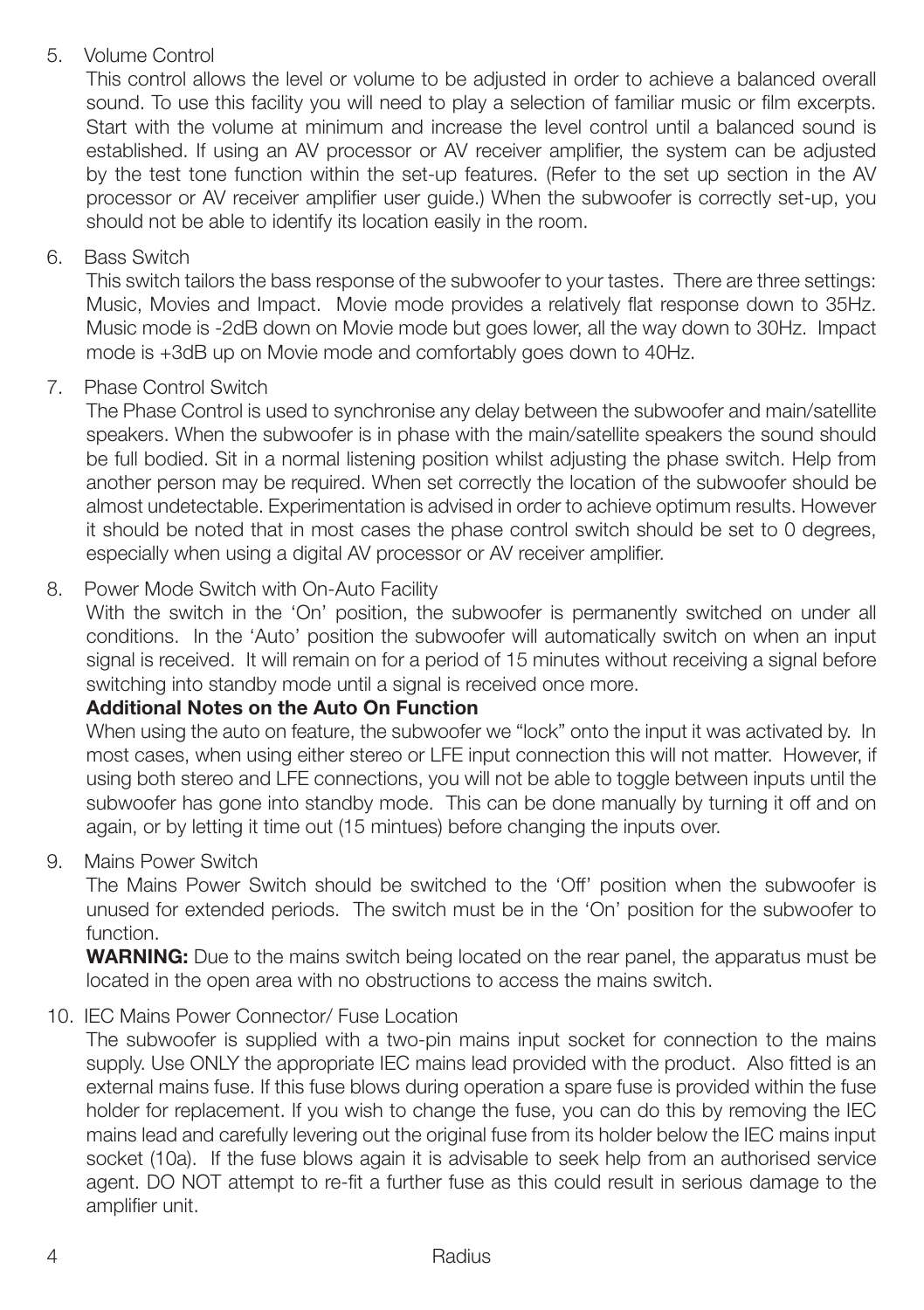#### 11. Mains Voltage Selector

This is factory set to your country's mains voltage specification. Do not attempt to adjust this as this may lead to permanent damage to the product and even the risk of fire. There is a clear plastic cover over the selector to prevent accidental adjustment.

The LED on the top of the cabinet indicates whether the unit is in standby mode or operational. It will be illuminated red when in standby, and green when operational.

## **Specification**

|                                                  | Radius 380                                                                                             | Radius 390                                                                                                  |  |
|--------------------------------------------------|--------------------------------------------------------------------------------------------------------|-------------------------------------------------------------------------------------------------------------|--|
| <b>System Format</b>                             | Active sub-woofer system - Auxiliary Bass Radiator (ABR)<br>loading. 18mm MDF cabinet (CARB2 approved) |                                                                                                             |  |
| <b>Low Frequency Limit</b>                       | 30Hz (-6dB)                                                                                            |                                                                                                             |  |
| <b>Upper Frequency Limit</b>                     | Variable 40 - 120 Hz @ 24dB/Octave                                                                     |                                                                                                             |  |
| <b>Amplifier Power Output</b>                    | $\frac{140W}{2}$ $\frac{1}{6}$ $\frac{-1}{6}$ THD+N                                                    | 200 Watts @ 1% THD+N                                                                                        |  |
| <b>Amplifier Classification</b>                  | Class D amplifier with Switch mode power supply (SMPSU)                                                |                                                                                                             |  |
| <b>Bass EQ Switch</b>                            | Music/ Movie/ Impact                                                                                   |                                                                                                             |  |
| <b>Phase Control</b>                             | 0 & 180 degrees                                                                                        |                                                                                                             |  |
| <b>Auto Sensing</b>                              | Line Level $>3.5$ mV                                                                                   |                                                                                                             |  |
| <b>Input Level Requirements</b>                  | Standby after approximately 15 minutes if no signal sensed                                             |                                                                                                             |  |
| <b>Driver Compliment</b>                         | $1 \times 8$ " (200mm) C-CAM® long<br>throw driver. $1 \times 8$ " (200mm)<br>Auxiliary bass radiator  | 1 x 10" (250mm) C-CAM <sup>®</sup> long<br>throw driver. $1 \times 10$ " (250mm)<br>Auxiliary bass radiator |  |
| <b>Input Impedance</b>                           | $>20K$ Ohms                                                                                            |                                                                                                             |  |
| <b>Mains Input Voltage</b>                       | AC 110 - 120 V ~ 50/60Hz<br>AC 220 - 240 V ~ 50/60Hz<br>(Factory Region Preset)                        |                                                                                                             |  |
| Dimensions (H x W x D)<br>(Including amp & feet) | 308 x 290 x 305mm<br>$12^{-1/8}$ x 11 $^{7/16}$ x 12 lnch                                              | 348 x 330 x 345mm<br>13 11/16 x 13 x 12 9/16 Inch                                                           |  |
| <b>Connections</b>                               | Stereo RCA in, LFE in, 12v Trigger in (3.5mm mono mini-jack)                                           |                                                                                                             |  |
| 12v Trigger Input                                | 5 - 12v via 3.5mm mono mini-jack socket                                                                |                                                                                                             |  |
| <b>Power Consumption</b>                         | Standby: < 0.5W (ErP approved)<br>Typical Idle: $<$ 10W<br>Max Rated: 200W                             |                                                                                                             |  |
| <b>Weight (unpacked</b>                          | 10.16Kg (22lb 6oz)                                                                                     | 13.76Kg (30lb 4oz)                                                                                          |  |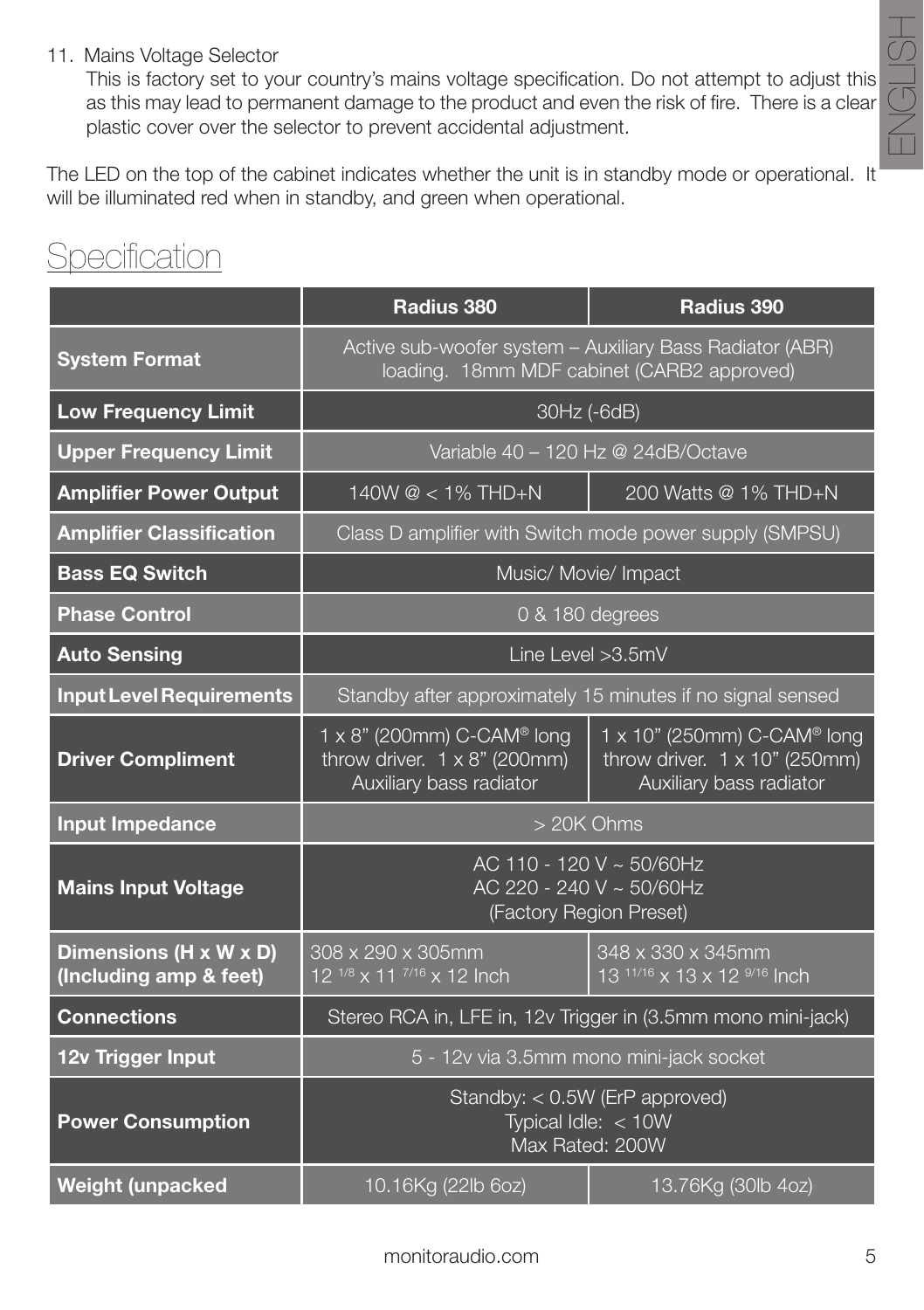## Trouble Shooting

Should you experience any technical, or set-up problems with your subwoofer please check the Trouble Shooting guide below:

My subwoofer will not turn on/ no power.

- Is the LED illuminated on the top of the unit? If not, check your mains lead is properly connected both at the subwoofer and at the mains outlet. Also check the fuse of the amplifier and mains plug (where fitted).
- Is the LED red? If so, you have power going to the unit. It could be that there is no signal, or the 12v trigger is connected and the source not turned on (see below).
- Have you got the 12v trigger connected? If so, the subwoofer will not power up until the source is turned on.
- Is the unit receiving a signal (12v trigger not being used)? Is the Power Mode Switch in Auto or On position, and signal source turned on? Try adjusting the volume level of the source.

If it still does not turn on/ power up, please contact your local dealer/ distributor or Monitor Audio immediately.

No sound from subwoofer.

- Is the LED on the top red or green? If it is red, then the unit hasn't actually turned on. See above suggestions. If it is green, then your unit is powered up and turned on. Check further suggestions below.
- Are the signal leads connected correctly? Check these. If possible, check by replacing with a second, working set.
- Is the volume level just very low? Try turning the volume on the source up a bit more.
- Have you tried switching input's? If changing from LFE to Stereo (or vice versa), you need to power down the sub woofer first. It will stay "locked" onto the input that activates it.

If it still does not output a signal, please contact your local dealer/ distributor or Monitor Audio immediately.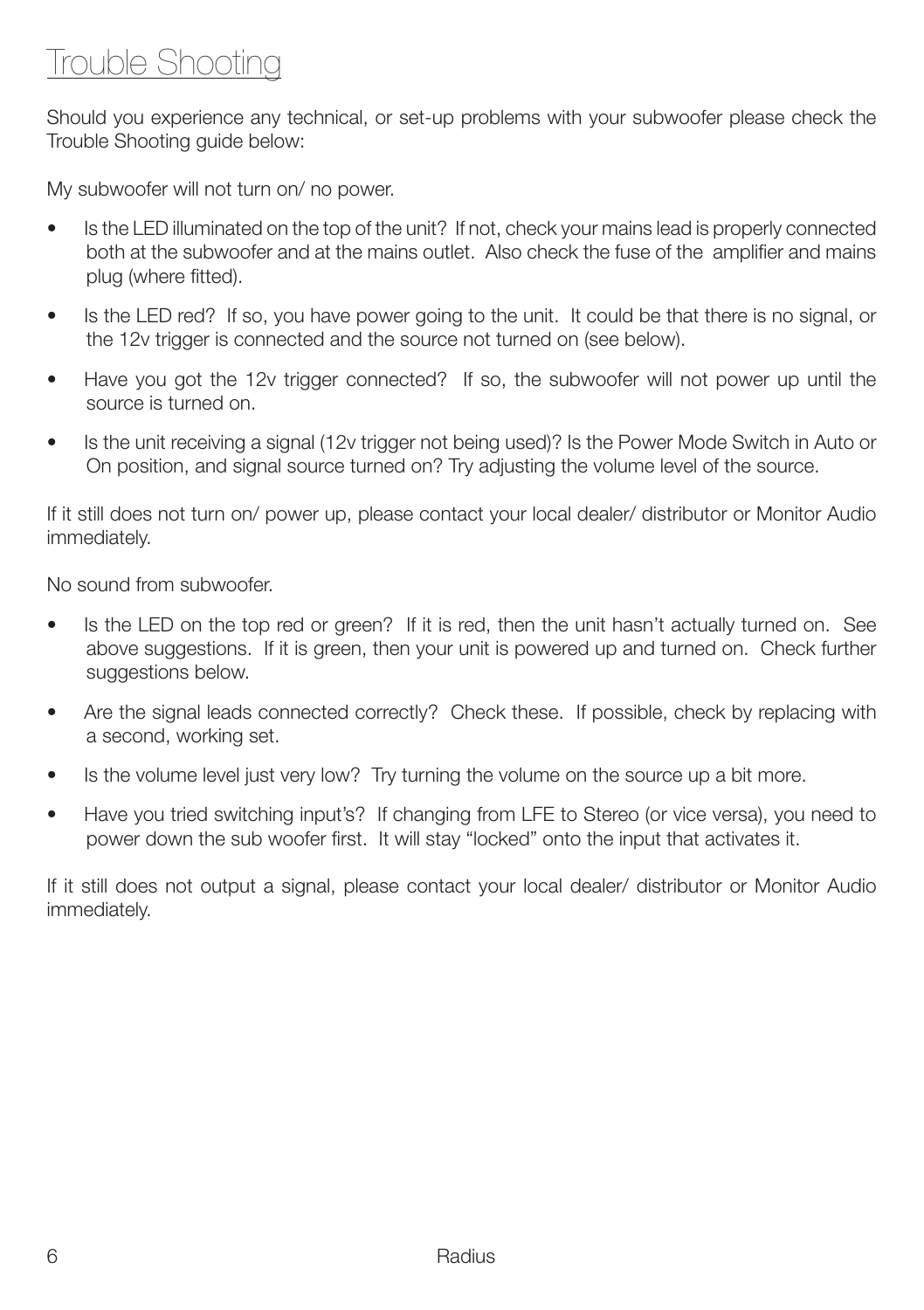## Owner Information

#### **Product Details**

Model ………………………………….. Product Serial No ………………………………….. Date of Purchase ……………………………………

#### **Dealer Details**

Monitor Audio reserves the right to alter specifications without notice.